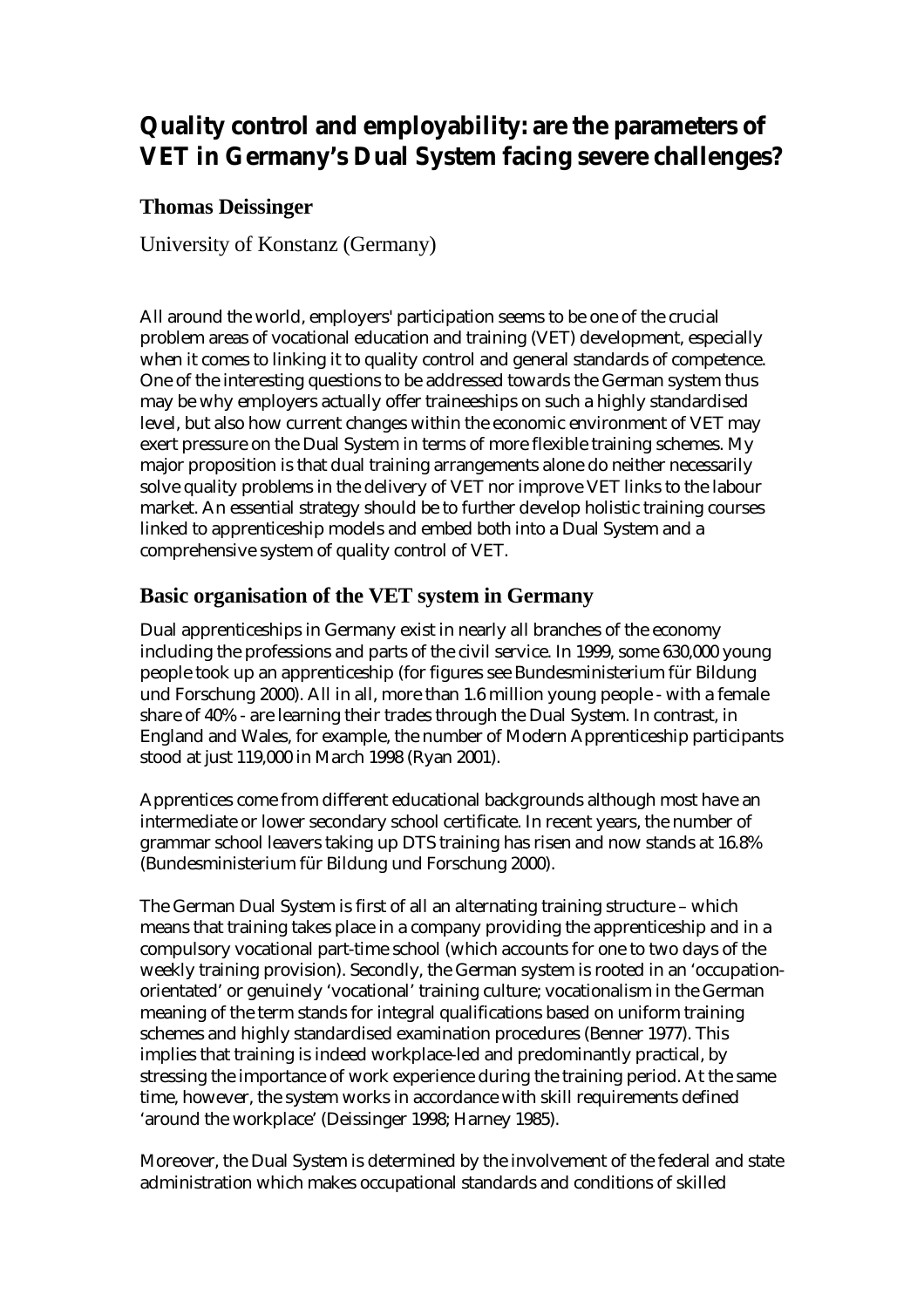apprenticeship legally enforceable as well as marketable (Raggatt 1988). At the same time, the German 'training culture' (Brown and Evans 1994) is based on the notion that vocational training should not only be interpreted as a contractual duty but also as an educational process.

Finally, the fact that the state's function is actually restricted to securing quality standards in a predominantly formal manner makes the principle of consensus perceptively one of the long-standing parameters of dual training in Germany. This means that public and private as well as semi-private institutions have established various forms of cooperation within the system and, even more importantly, that the social partners normally take the initiative when it comes to defining a training ordinance (Benner 1984).

Apart from dual apprenticeship, the German VET system offers school-based, fulltime courses for young people of which only a minority however lead to a workrelated qualification. In the vocational full-time schools (some 300,000 pupils), 40% of students obtain a qualification outside the system of recognised skilled qualifications, but their number only amounts to less than 10% in relation to apprentices in the Dual System. Therefore it is correct to label the Dual System the core segment within German VET when it comes to delivering recognised labourmarket relevant vocational qualifications. As a matter of fact, according to the Vocational Training Act, qualifications may be obtained in a vocational full-time school as well, but only some 33,000 students actually attend these schools in specific occupational areas. The overall acceptance of the DTS as the major route for nonacademic training is also backed by the fact that the system of skilled occupations based on dual training is virtually an exclusive route, as there are no other options of company-based training available which would find acceptance on the labour market.

# **Apprenticeships in the Dual System of VET**

## **The vocational principle and schemes of VET**

The vocational or occupational aspect of training already mentioned is reflected through the structural features of the Dual System. It incorporates a specific quality of didactical as well as institutional arrangements which determine the 'application requirements' for qualified labour (Kutscha 1992, p 537):

- The idea of an 'occupation' refers to 'more or less complex combinations of special achievements' institutionally fixed and characterised by the use of related qualifications typical of the respective occupation. Therefore they are designed to fulfil the functional requirements of the division of labour (Zabeck 1991, p 559).
- Occupations are integrally structured; they consist of 'relatively jobindependent but nonetheless job-relevant patterns of labour' whose branch and individual value is determined by being offered on the labour market as 'containing special qualities' (Beck et al 1980, p 20ff). This means that they are basically non-modular patterns of skills and knowledge.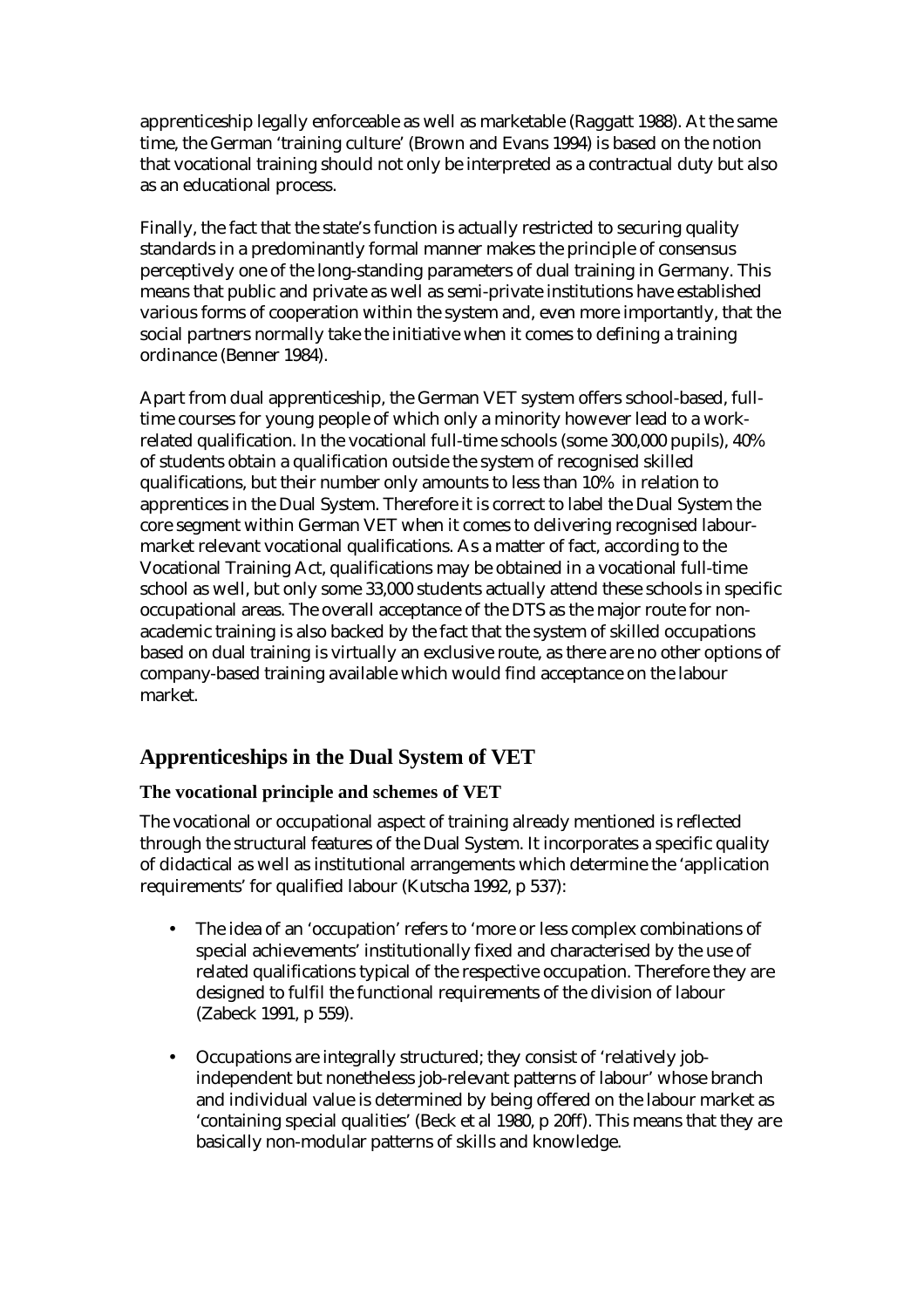- Occupations exist not only as 'gainful' or 'grown-up employment' but as 'skilled occupations', ie they are the starting point as well as the target of the training process whose 'organisational picture' (Brater 1981, p 32) is standardised by state statutes and thus significantly removed from the limitations and functionalisation of individual firms.
- State-standardised 'skilled occupations' are the framework of a standardised training course of set duration in which the quantity and quality of the acquired skills and knowledge is supervised and validated through intermediate and final examinations as well as certified in a way acceptable to the market.

The conditions of skilled apprenticeship hence are closely linked with the prerequisite of homogeneous training schemes based on governmental training ordinances. The mandatory contents of a training ordinance are specified in the Vocational Training Act of 1969 (Deissinger 1996). The so-called 'principle of exclusiveness' makes sure that training ordinances represent the only way leading young people into skilled employment. The idea behind this strict principle is based on the conviction that the training course should pin companies down to the skill range of an occupation which is marketable beyond the training company itself (Beck et al 1980). The procedure which leads to training ordinances claims to be realitybased and tries to take account of newly developing job requirements stimulated by organisational and technological changes. Since the passing of the Vocational Training Act, some 250 recognised skilled occupations 'have been based on new 'training ordinances' following the vocational principle. They apply to 97% of all apprentices. At present the number of existing skilled occupations amounts to 356. Training ordinances set up the didactical pattern of the qualification process leading to an examination before a competent authority' (Benner 1977).

Three basic schemes may be distinguished:

- The vast majority of training schemes are designed as 'mono occupations' (type 1), not allowing for specialisation or differentiation of training time or training content. It is assumed that a broad basis of elementary vocational qualifications supports a maximum of flexibility and mobility between different workplaces and firms.
- A similar understanding is used in the training schemes within the metal and electrical sectors referred to as 'specialised basic occupations' (type 2) that were issued in the late eighties; specialisation takes place after an initial training period of normally one year which is common to a range of interrelated occupations.
- Even stage training courses (type 3) taking account of two qualification levels are based on the assumption that skills at each level must be uniform and marketable by representing an occupational standard, not just a bundle of specific competences.

The vocational or occupational principle (Berufsprinzip) is mirrored in the facets of the Dual System in so far as training schemes (which also determine the school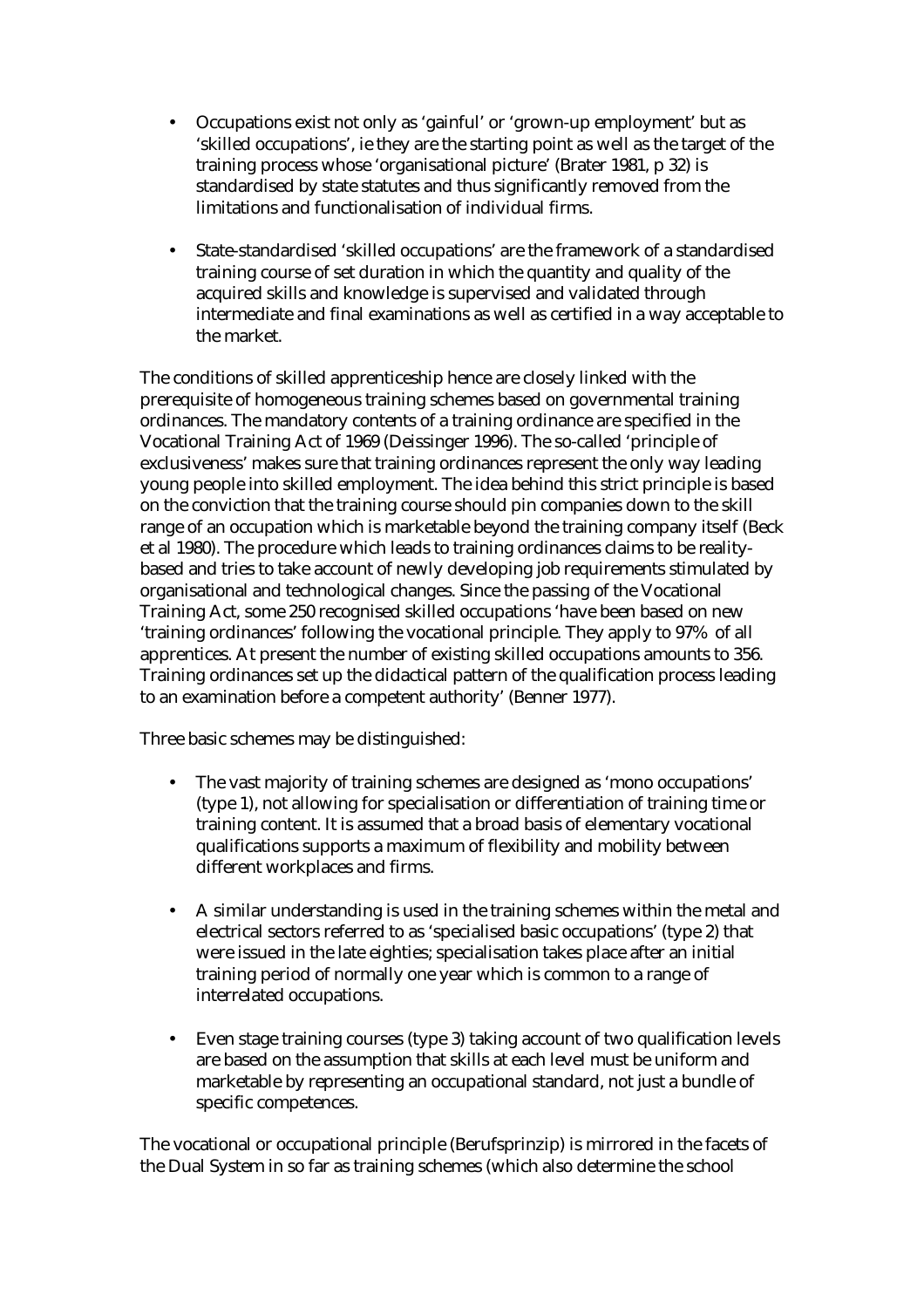curricula) are specified along the lines of conventional patterns of consensus finding among social partners, which are assisted by an umbrella function of the federal educational administration represented by the Federal Institute of Vocational Training. However, only two thirds of the syllabus used in vocational part-time schools refer to vocational subjects, as general education is a natural component of the curriculum. The latter is also underlined by the fact that legal foundations for dual training stem from different backgrounds. Whereas part-time school attendance is enforced by the educational law, the Vocational Training Act is a specified labour or contractual law which has been amended by public regulations such as chamber supervision of training and prescriptions of quality control in terms of trainers' qualifications and training contents. As to the dual principle, it should be noted that cooperation between the learning venues has always been considered an issue of concern in the scientific community (Euler 1999). However, there are no institutionalised forms of cooperation on a large scale in the German system. It highly depends on local schools and companies in the way they coordinate their training beyond what is prescribed in the training ordinances.

#### **Employer commitment within the Dual System**

The training market in Germany 'has the character of a suppliers' market' (Greinert 1994, p 80). Companies provide training opportunities on a totally voluntary basis but in structural terms they are by far the most important learning venues in the Dual System, as two thirds of the training time is spent at the workplace or in training workshops. Also, in terms of the financial burden, companies shoulder the lion's share of training costs. In 1999, companies invested nearly 40 billion Marks into the Dual System, while the contribution of the federal and state governments amounted to a comparatively low 5.4 billion Marks (Bundesministerium für Bildung und Forschung 2000, p 122). While the overall training quota in Germany is only 24.2% (1998), big companies train to a very large extent; 69.7% of companies with between 50 and 499 employees took part in the Dual System in 1998 and 93.8% of companies with 500+ employees entered the training boat. At the same time, however, it needs to be said that it is in the craft sector with its many small companies that training has a long-standing tradition, and that some 600,000 young people out of the total of 1.6 million trained in the Dual System get their training in a craft company under the supervision of a qualified master craftsperson.

The cost argument can be found among the most important reasons which companies report for not entering training. The panel survey published by the German Labour Office Research Unit sees the financial aspect of DTS training at nearly 38% , while 28.6% of companies say that training is too burdening and complicated for them, but only 12.5% complain about applicants' educational background or social skills. In a similar way, it would be wrong to assume that training under private conditions could be carried out in a homogeneous manner. Incompany training differs by structure, quality and also quantity, depending on the situation on the labour market. As a matter of fact, two basic types of in-company VET may be distinguished.

Firstly, there is training that is part of the working process. This saves the enterprise money because no separate training infrastructure is needed. Secondly, there is training that is pursued in a more or less systematic way and mostly conducted out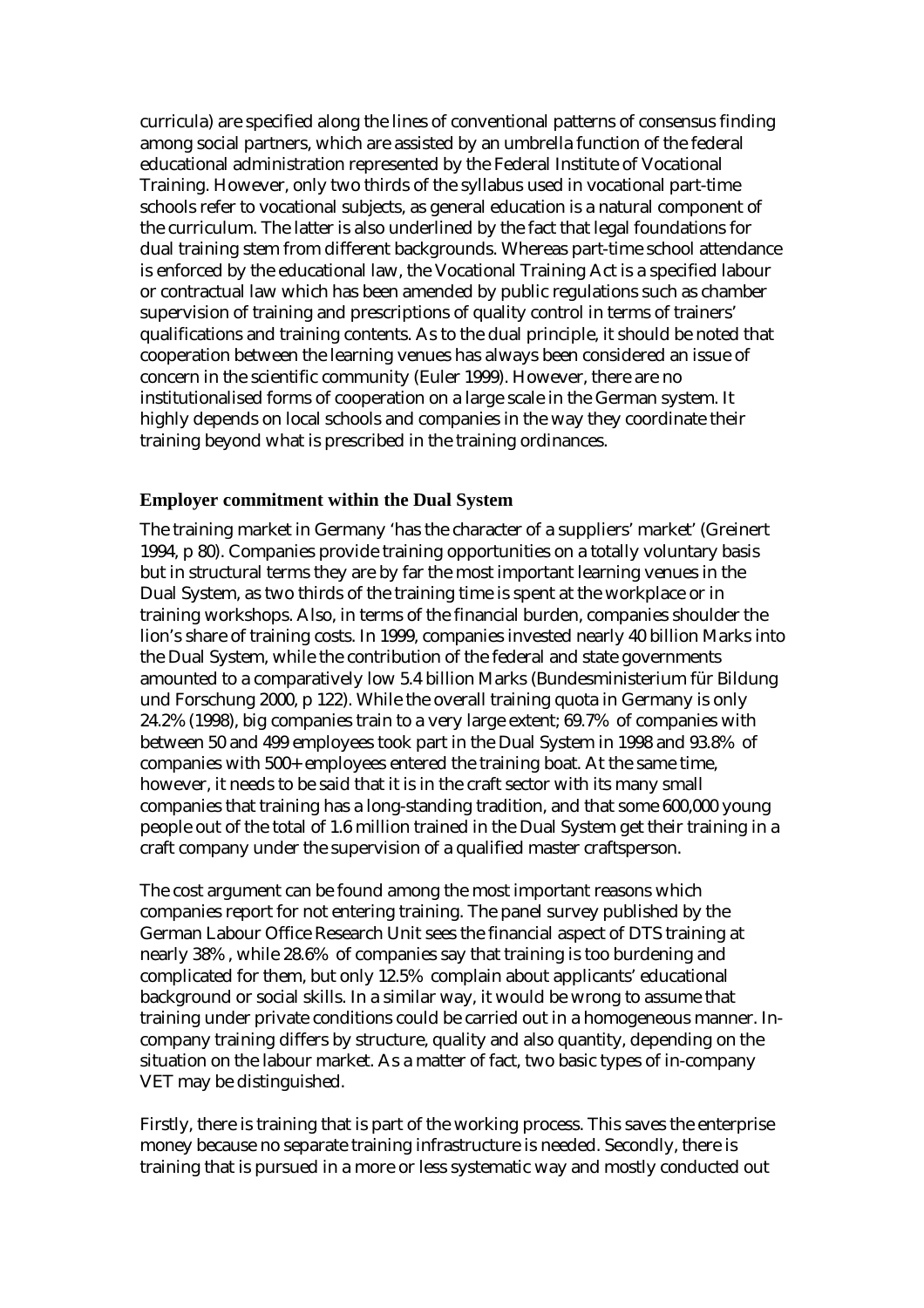of the workplace - ie in a specific training environment, such as a training workshop or training plant. This VET naturally becomes more costly for the firm (Greinert 1994, p 91).

In the case of high-quality technical training in large enterprises, such as metalworking and engineering, industrial training is based on a broad infrastructure that includes full-time trainers, sophisticated learning material, project work and theoretical lessons. This training is selective, as recruitment is based on aptitude tests and apprentices are expected to have passed high-quality school exams. Training of this type is highly standardised through clear-cut rotation schemes which channel the apprentice through the different departments and workshops of the company. In the case of commercial occupations, such as banking and insurance, training normally is also highly standardised once it is carried out in bigger enterprises such as the major banks. It differs from unsystematic training, because it stresses theoretical skills in the learning process and thus tries to bridge the gap between school and company, which is often seen as one of the deficit areas within the Dual System.

On the opposite side, in the craft sector, training appears to be closely attached to daily working routines and therefore has traditionally been labelled 'laissez-faire training' or 'training en passant'. As a matter of fact, in the sixties, the so-called 'apprenticeship issue' was triggered as an issue of public and political concern because critics of the Dual System claimed that most traineeships never reached a reasonable systematic or pedagogical level. Here training is certainly in danger of missing the comprehensive scope of the training occupation and of failing to provide systematic insight into the field of work, as the latter is basically left to the vocational school.

## **The functional contribution of the Chamber Organisation to quality control within the Dual System**

All apprenticeships have to be based on a training contract or apprenticeship indenture. It is the Vocational Training Act which makes general provisions with respect to the structure and duration of the training period, the time devoted to training every day, the apprentice's pay (subject to collective bargaining) as well as his or her rights and duties (Deissinger 1996). The essentials concerning the training relationship between the training company and the trainee or apprentice must be laid down in writing (Greinert 1994, pp 86f). The contract obliges the training employer, above all, to ensure that the necessary abilities and knowledge be imparted to the apprentice. This means that training has to be purposeful and organised in accordance with the formal training objective that consists of passing the examination before the chamber. The educational content of the indenture may be measured by the emphasis the Act places on the requirement of skilled training personnel as well as by the fact that there is an obligation of the training firm to see that the trainee is encouraged to develop his/her personality and that he/she is protected from physical or moral danger.

Therefore, all companies in Germany are legally bound to a system which prevents them from training young people simply in accordance with their economic or technological needs. The training log book, which the apprentice has to keep, must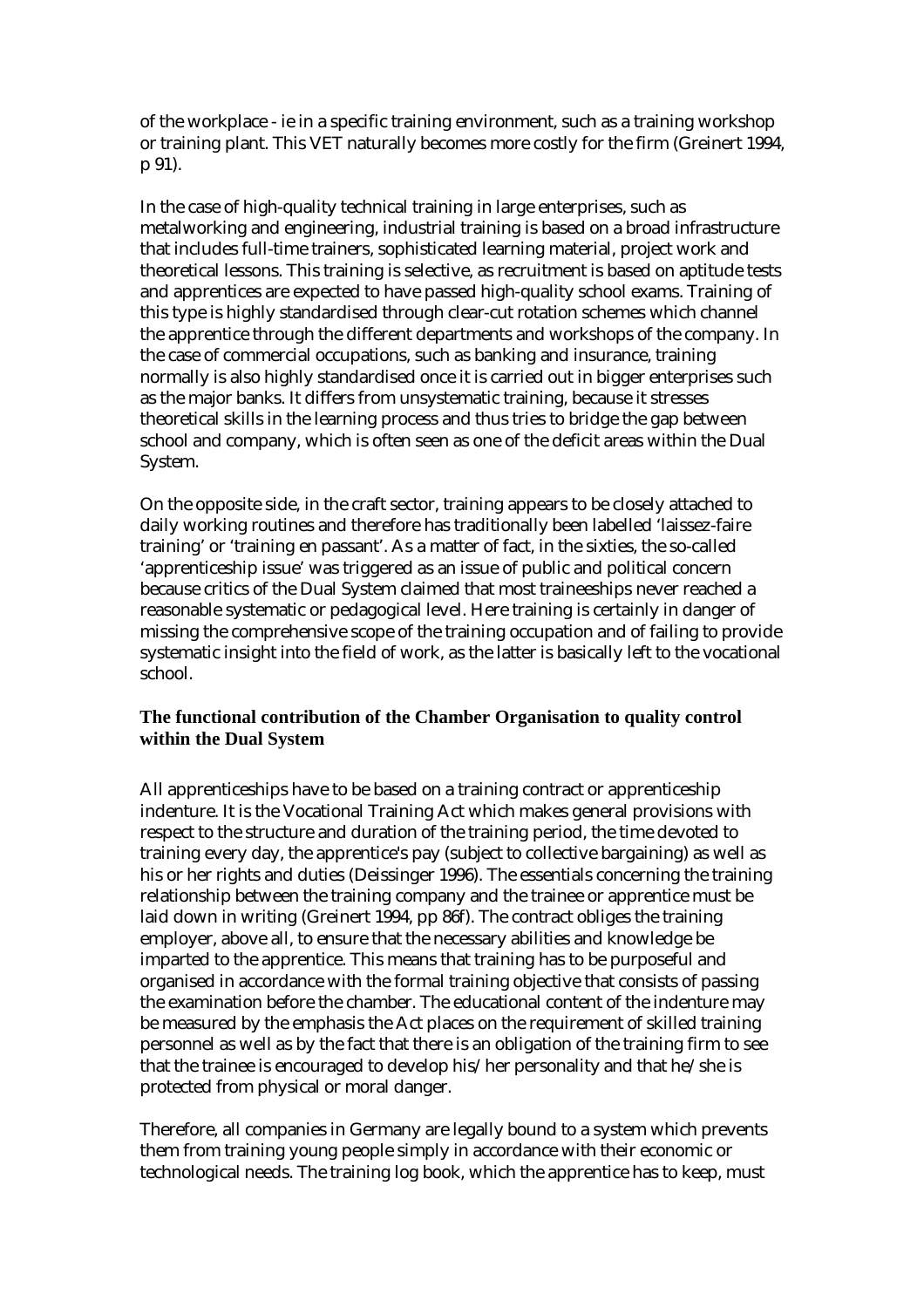be regularly checked and signed by the person - a trainer or master - who is in charge of instructing and monitoring the apprentice in the training firm. Weaknesses and abuses of in-company training can be lamented before the chamber from either side. Moreover, apprentices must not be treated as ordinary employees; they shall only be entrusted with work related to the purpose of their training and commensurate with their powers. Firms' duties also include the releasing of trainees from work both for attendance at the vocational school and for sitting examinations. On the other hand, apprentices must also comply with certain requirements concerning their behaviour, particularly their duty to attend the vocational school. Hence, the notion of DTS training is clearly reflected in the legal provisions governing the in-company part of the Dual System.

It was with the so-called Craft Protection Act in 1897 that the contours of the modern German DTS emerged. The regional craft chambers as well as the local guilds were installed as major agents of training which, in particular, meant that they were authorised to hold examinations for 'journeymen' and masters. The notion of the skilled craftsperson thus became rooted within a framework of self-government based on economic law. The Act also confined the technical qualification required for the training of apprentices to skilled 'journeymen' of at least 24 years of age who had either served a three-year apprenticeship or pursued their trades for at least five years as independent artisans. Indentures became general practice in the craft sector, as well as the three-year training period (Deissinger 1994). Only after the First World War, industrial employers' organisations began to work out training profiles for their branches and occupations. Their attempt to establish a mode of training apart from the craft sector was more apparently linked to the idea of systematised training schemes than to vocational traditions (Schütte 1992, pp 79ff).

However, from the mid-twenties onwards, the newly established chambers of industry and commerce embarked on holding examinations for industrial workers, which until then had been the exclusive right of the craft chambers (Muth 1985). Despite its more modern character, industrial training factually copied the corporatist framework and the occupational orientation of training. At the same time the role of the state remained that of a sanctioning agent. The dominant feature of incompany training in Germany up to 1969, when the Vocational Training Act came into operation, can be seen in the sole responsibility of firms and chambers - clearly a tribute to classical apprenticeship as it had been revitalised in the late nineteenth century (Zabeck 1975).

The specific combination of traditional apprenticeship features, standardisation and state quality control becomes manifest in the Vocational Training Act which exposes the chambers as crucial agents of VET (Deissinger 1996).

## **Links of VET to the labour market**

The share of apprentices among employees in the German economy is around 5%. Hereby, the distribution among companies of different size is fairly similar, although smaller companies on average take a larger proportion of trainees in relation to their employees. In 1998, 52% of apprentices received their training in companies with up to 50 employees while 48% trained in firms with a workforce of more than 50 (Bundesministerium für Bildung und Forschung 2000, p 124). Some 50% of German companies possess the qualifications needed to take apprentices. This does not mean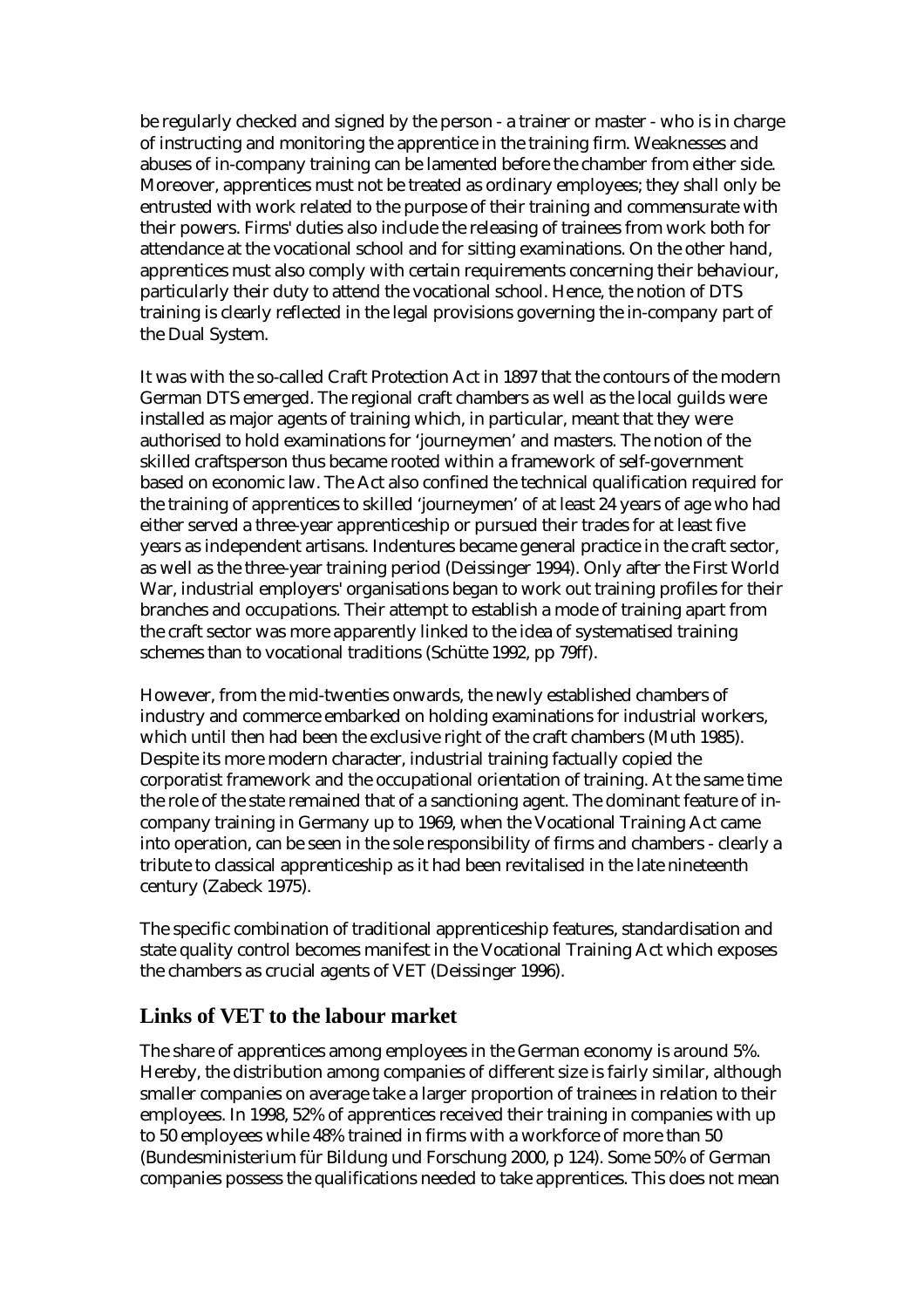that all these firms actually take part in the Dual System. In 1998, some 24% of all German companies offered apprenticeships to the market (Bundesministerium für Bildung und Forschung 2000, p 128). The inclination to establish training opportunities on the side of German companies declined in the nineties, although now, with the economy producing more steam, the situation on the training market – clearly dependent on the general constitution of the labour market – has improved against the late nineties.

Against the background of some 630,000 new training contracts in 1999, the number of unprovided young people (in the whole of Germany) went down by 18%, as against 1998. On 5 October 2000, the Federal Ministry of Education reported in a press release that the number of school-leavers still seeking a traineeship had decreased even by 20% against 1999 (Pressemitteilung no 156/2000, vom 5.10.2000). Nevertheless, the Ministry points out that the losses of training places produced in the nineties have not yet been compensated. And it should also be noted that for demographic reasons demand for training places is expected to rise up to 700,000 per year by the year 2005 (Bundesministerium für Bildung und Forschung 2000, p 10). Therefore the Federal Government has made it clear that it sees the situation still far from being satisfactory, as steps to cure the unstable situation on the training market in the new federal states still require apprenticeship subsidies and supra-plant training arrangements. As a matter of fact, the fragile economic framework in the east has made it necessary to pump public subsidies into training schemes which are not linked to the Dual System directly but have been created for the purpose of establishing alternative ways of vocational preparation and integration. It is apparent from this that Germany's VET system remains exposed to structural and regional frictions and under pressure from external developments.

While in the craft sector the number of new apprenticeships in 1999 fell slightly, it rose by 45.3% in the new IT occupations. As unemployment certainly produces particular strain for the training system, the problems at 'threshold two', from training into employment, have sharpened in recent years. Although the training system and the employment sector are bound by a strong professional or vocational link (Deissinger 1998; Konietzka and Lempert 1998; Maurice 1993), career opportunities in the nineties, even if grounded in skilled training, were clearly more exposed to labour market restraints than in former decades (Timmermann 1994, pp 81 ff). The Federal Labour Office reports that youth unemployment (under 25) rose from 8.5% in 1993 to 12.2% in 1997, although at February 2001 it was again at 10.1%. In general, however, unemployed people under 25 suffer unemployment for a shorter period than the average unemployed person. This does not compensate for the fact that, in 1997, 27% of apprentices in the old federal states and 39% in the new states became unemployed at the end of their training course (Bundesministerium für Bildung und Forschung 1999, pp 146-148).

Another important aspect illustrating the links between training and the labour market is the rate of take-over from apprenticeship into regular full-time employment within the training firm, which has always been considered one of the major advantages of German dual training. This rate naturally differs among the various sectors of the economy and is reported to be highest in primary industries such as mining and energy, as well as in the banking and insurance sector. Normally, take-over in bigger companies with more than 500 employees is higher than in smallsized enterprises with fewer than 10 employees (73.3% as against 41.9% in 1997 in the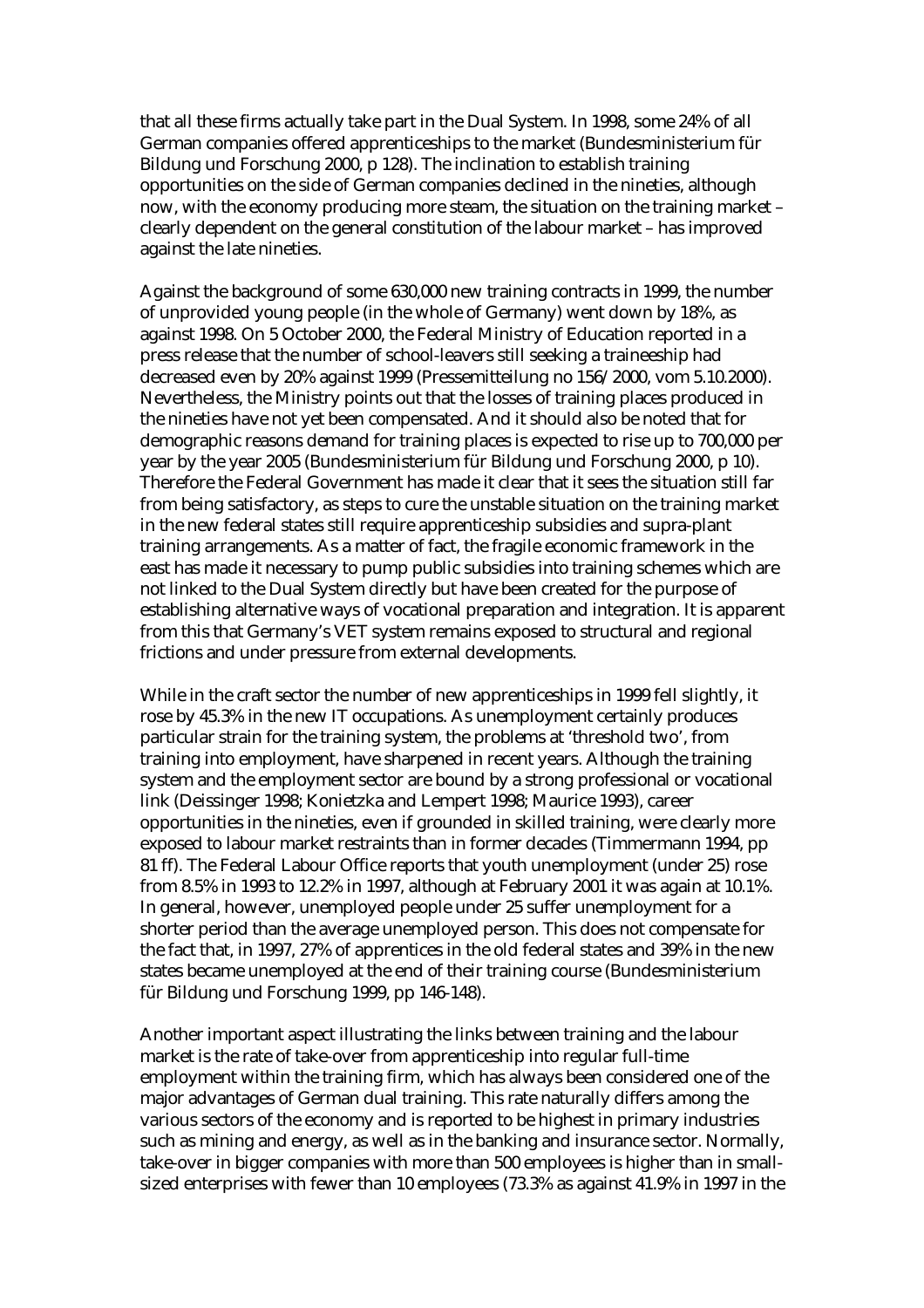old federal states). The average rate of take-over into salaried employment in the training company is 58% (Bundesministerium für Bildung und Forschung 2000, p 154). However, it should not be ignored that in the new federal states, take-over is lower than on average (just 46%). And there are also striking differences between the banking and insurance sector with more than 80%, and eg hotel and catering with a meagre 37%.

Against this background, it is obvious that unemployment rates naturally differ from branch to branch as there is no guarantee to actually enter employment successfully after training. Because training of course is an economic and financial issue for any company, it may be said that once young people take the hurdle into apprenticeship they have good employment prospects, since the training market undoubtedly functions as a 'pre-selection market' for future employees.

Despite all of these frictions, the German economy seems prepared to absorb qualified labour to a large extent. According to a recent survey carried out for the Institute of the German Economy, apprenticeship leavers will have the best opportunities to find a job among all graduates - both academic and non-academic. 42% of German companies are actually intending to augment their apprenticed labour force, while 38% expect to fill up their labour stock with academically qualified personnel. And it seems to be a positive signal from the training market that while new training contracts in general rose by 2% in the East and 3% in the West, IT traineeships jumped up by 45%. At the same time, the stock of young people who could not get an apprenticeship has never been so low since 1993.

At the same time, however, it is expected that every year some 100,000 young people will leave general education without a formal qualification (Beckers 1998, p 16) and their situation appears to be influenced by at least three structural factors.

Firstly, with the emergence of the new technologies and the disappearance of oldestablished training occupations, the lower segment of skilled practical work has been shrinking in quantitative terms. In a 'globalising' economic environment, this means that income and career opportunities for young people with minor or no general or vocational qualifications are bound to decrease, although the craft sector has recently reported, for the first time in many years, an oversupply of training places, even in the East of Germany.

However, the new occupational profiles, designed and decreed in the past fifteen years, have proven too demanding for the 'weaker' learners. Consequently, companies become more and more selective as they act in a training market where the supply of training places fails to meet the demand quite regularly.

Regional diversity, which has always led to imbalances in Germany's training statistics, seems to aggravate the situation, as young people looking for an apprenticeship placement in the East of Germany (the new federal states) have to find their way into a labour and training market which is tighter and less accessible than in the Western states.

Against this background, reforming the system by modifying and extending the range of formal training opportunities appears at first glance a reasonable strategy to avoid youth unemployment due to the partial failure of the VET system. However,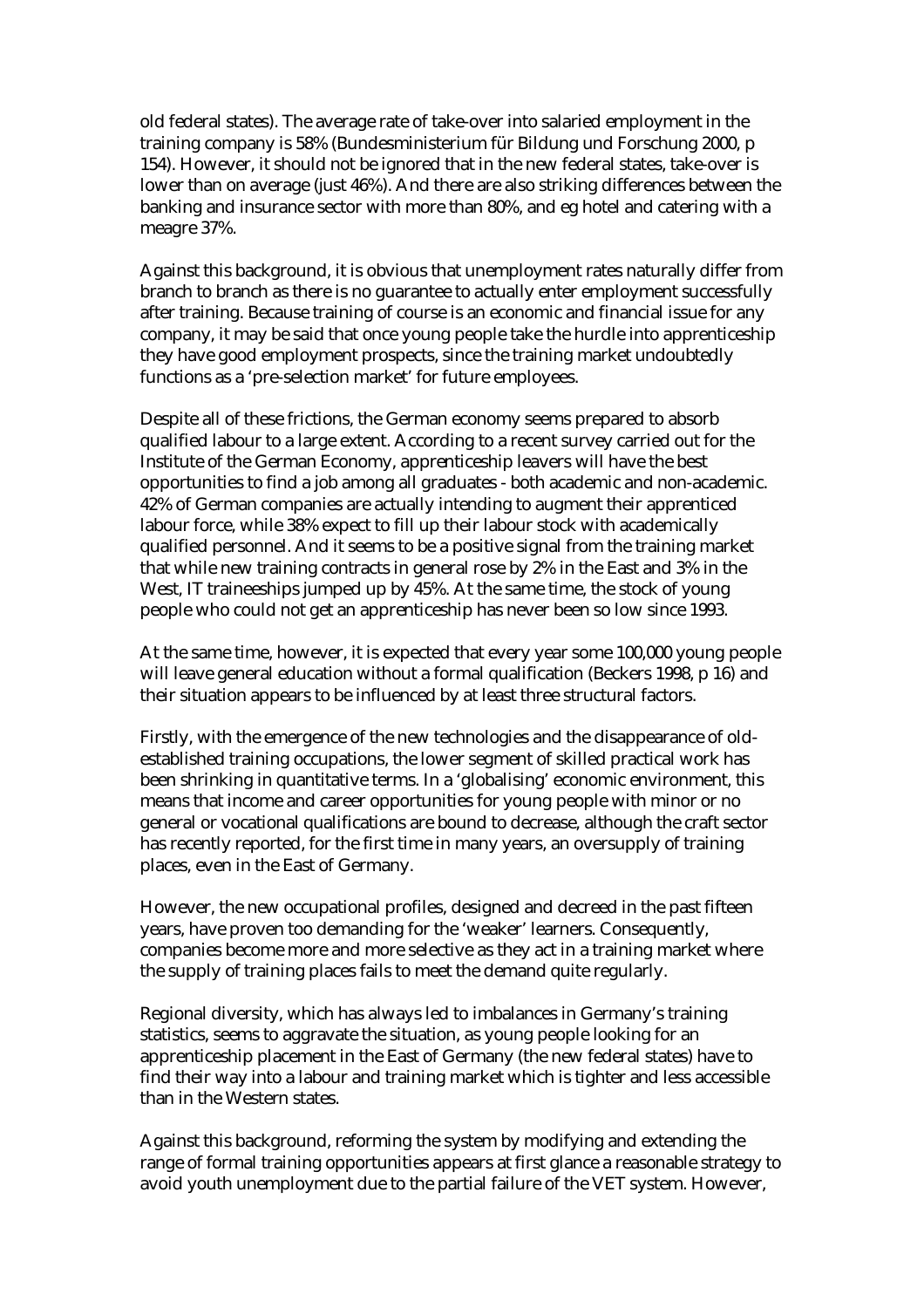whereas upgrading the system by offering new exacting training schemes has been enforced in the past two decades, the lower end of the qualification ladder has been neglected. One of the more recent innovations has been carried out in the Information Technology (IT) occupations, which now cover a so far neglected segment of the labour market. It can be assumed that these occupations, among others, will most definitely exclude substantial numbers of young people who fail to reach a certain educational standard. Companies nowadays expect a broad general education alongside computer literacy, and they want to build a specific occupational knowledge on this. According to an analysis carried out by the Federal Institute of Vocational Training, only 50% of companies actually want to hire graduates from the tertiary sector. This proves that the new occupations are being taken on by industry. Nevertheless, this could lead to an even more socially segmented training market. At the same time, school-based forms of work preparation seem to gain importance as a 'catch-all' for unsuccessful school leavers. It may thus be argued that the 'crisis' of the Dual System appears first and foremost to be conditioned by volatile labour markets and other external factors, rather than by qualitative problems or structural inflexibility of the system itself.

# **Apprenticeships and modularisation**

Beyond all of these quantitative considerations, skepticism in the German VET debate has for some time become centred around the question of whether modular principles are generally compatible with the organisational features of the Dual System as well as with the didactical pattern and pedagogical understanding underlying training arrangements (Deissinger 1998; Deissinger 1999). The question is: how should Germany's vocational training system react with respect to the problem of integrating the slow learners or those belonging to the 'problem' groups? At the same time, dual training is expected to be brought up to date in terms of new training contents and training methods to ensure quality standards and the matching of training and work. From an institutional and didactical point of view, three ways are conceivable:

- fragmentation
- sequentiation/differentiation
- stage training courses/supplementation.

#### **Fragmentation concept**

The first approach could be to dissolve occupational patterns by establishing a modular system with variable access opportunities and flexible levels of qualification standards. England and Scotland, with their respective certification systems, have established a competence approach linked to modularisable qualifications defined by employers and assessed in the workplace (Deissinger 1999; Hodgson and Spours 1997; Pilz 1999; Steedman 1998). This system has been designed to substitute traditional qualifications that were criticised as obsolete and also to bring the spheres of general and vocational education together. As it has provoked criticism ranging from the general reproach of quality regression to the contention that these qualifications work according to behaviouristic principles (Hyland 1995), there is serious doubt whether a modular approach of this radical kind could pay tribute to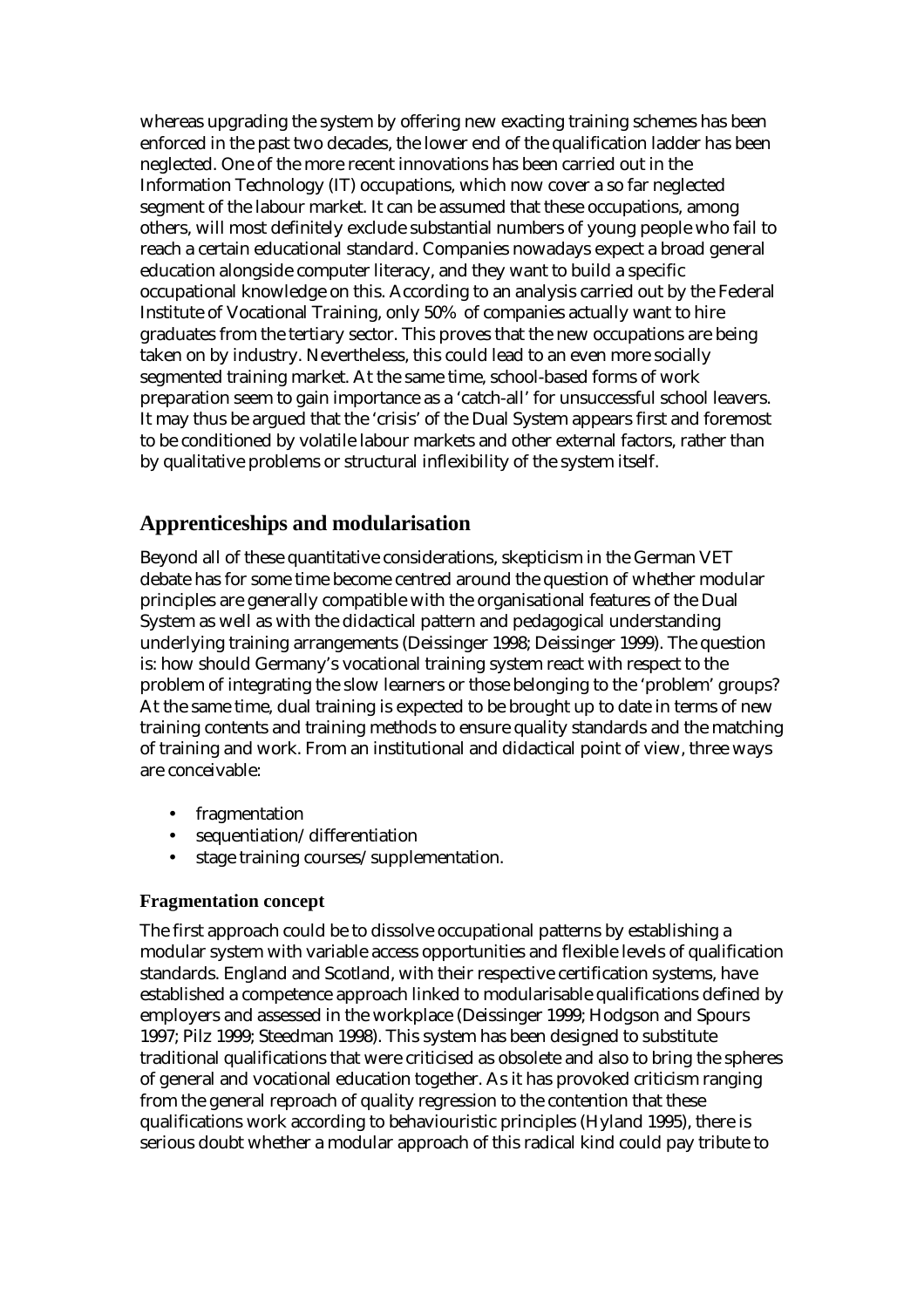the quality standards underlying the Dual System mentioned above or form a serious alternative to traditional apprenticeship (Deissinger 1998, pp 205 ff).

#### **Sequentiation/differentiation concept**

On the other hand, implanting modules within courses of training as didactical elements need not necessarily result in the dumping of occupational skill formation (Euler 1998, pp 96 ff; Kloas 1997). It will be crucial, however, that even modularised profiles become accepted in the labour market in the long run. This clearly requires combining the notion of quality control with a strong will to keep the number of occupations comparatively low. The advantageous effects of such a 'mild' strategy could be that the modernisation of training content would become easier by inserting revised modules into schemes, and that retraining could be more immediately linked to initial VET in the Dual System. This option would in the first place contribute to adapting the training system to technological developments, but could also help companies to train young people according to firm-specific needs. Therefore, it would pay tribute to specialisation and modernisation requirements. The IT schemes are a recent example of this approach to modularisation; here, the training contract can be specified in terms of an optional module in year three of the training course. This comes close to the so-called 'Satellite Model' developed by the German Chamber Association. It is the view of the chambers that there ought to be 'three freedoms' for companies when settling the training contract: (i) reducing the training length to a minimum of two years; (ii) inserting both optional and additional modules into the training process which remain based on fundamental skills for everybody learning this occupation; (iii) and bringing more flexibility to examination procedures (Deutscher Industrie - und Handelstag 1999). The problem is that these 'freedoms' imply that training in a specific occupation could become 'individualised' to an extent that rates the needs of companies higher than the 'vocational' quality of the training scheme.

#### **Stage training courses/supplementation concept**

A third way to bring more flexibility into the Dual System could be to increase the number of formal levels at which vocational qualifications are obtained. Providing more flexibility by paying more attention to the educational achievements of young people seems, at least at first glance, more agreeable among interest groups involved in German vocational training policy than a plain modular approach. One future reform option could therefore be to supplement the current uniform training schemes by offering an extra set of formal qualifications for the more potent learners (Pahl and Rach 1999). At the other end of the qualification ladder, differentiation could lead to special training courses for weaker learners, including new stagestructured training schemes. The social partners are currently debating the topic of shorter training times. By stressing the standards of training and the quality aspect, the German trade unions and the crafts combine in their efforts to preserve the traditional occupation-based pattern within the Dual System. Whereas trade unions have always feared that low-standard training would automatically lead to new wage structures (Kuda 1996, p 18), the crafts expect that the occupational principle could be at peril if, for example, the 'small journeyman certificate' was introduced (Beckers 1988). In the industrial sector, however, two-year training courses would be welcome although demand here is not universal (Zedler 1996). The General Secretary of the Federal Institute of Vocational Training has made it clear that differentiation should not mean giving up the totality of a skilled occupation (Pütz 1997). Also, one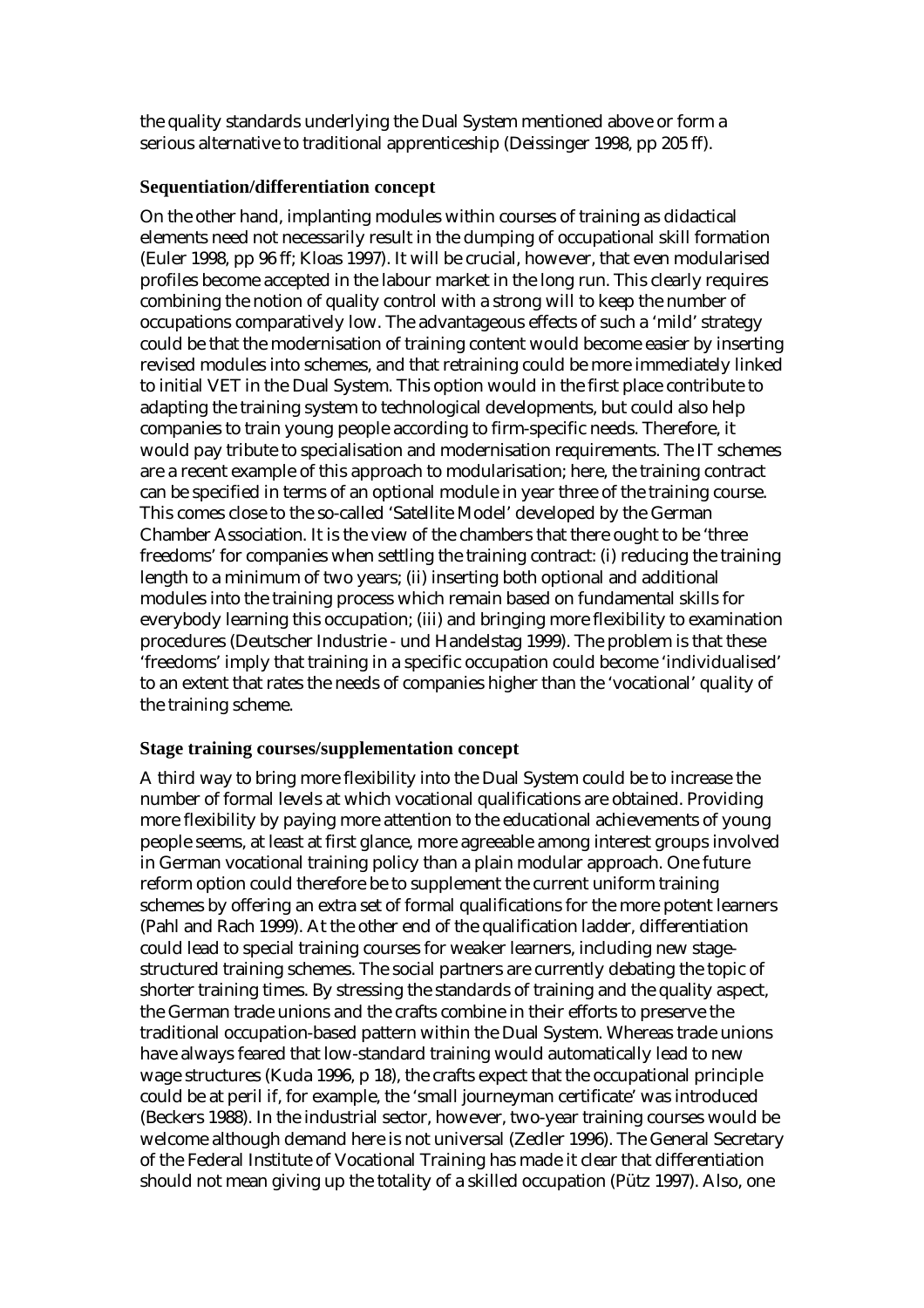of the most recent statements of the Federal Minister of Education and Research underlines that less exacting occupations ought to require three-year courses and would therefore not establish a 'second class' Dual System.

There is neither a clear nor a final perspective for the features of new training schemes – be it for the sake of weaker learners or employers' flexibility demands. It will certainly depend on the extent to which modular principles penetrate into the German system. The three options indicate that modularisation can adopt different forms. Therefore it seems feasible to alter vocational courses along the lines of a differentiation model (option 2). However, while optional supplementary modules linked to different stages of training would also be compatible with the occupational principle (option 3), a fragmentation concept (option 1) use in the British systems would certainly break a long-standing tradition of VET (Deissinger 1999, pp 199 ff; Pilz 1999). Hence any reform option will have to be measured against its potential effects on the principle of occupational or vocational orientation and its social function (Adler and Lennartz 2000; Kutscha 1998, p 259), as it must be harmonised with the traditional notion of quality control and marketability of qualifications (Berger et al 2000). More clearly, however, any reform will also have to prove whether it will cause employers to offer training in any stratum of the training system.

## **References**

Adler T and Lennartz D (2000) Flexibilisierung von Ausbildungsordnungen. Aktuelle ordnungspolitische Konzepte zur Nutzung von Modularisierungsansätzen. Berufsbildung in Wissenschaft und Praxis, vol 29, no 3, pp 13-17.

Beck U, Brater M and Daheim H (1980) Soziologie der Arbeit und der Berufe. Grundlagen, Problemfelder, Forschungsergebnisse, Rowohlt, Reinbek.

Beckers H (1998) Der Kleine Gesellenbrief - Was steckt dahinter? Wirtschaft und Berufserziehung, vol 50, no 6, pp 16-18.

Benner H (1977) Der Ausbildungsberuf als berufspädagogisches und bildungsökonomisches Problem, Schroedel, Hannover.

Benner H (1984) Zum Problem der Entwicklung betrieblicher Ausbildungsordnungen und ihrer Abstimmung mit schulischen Rahmenlehrplänen. In W Georg (ed) Schule und Berufsausbildung. Bielefeld: W Bertelsmann, pp 175-187.

Berger K, Brandes H and Walden G (2000) Chancen der dualen Berufsausbildung. In Berufliche Entwicklungsperspektiven aus betrieblicher Sicht und Berufserwartungen von Jugendlichen. Bielefeld: W Bertelsmann.

Brater M (1981) Thesen zur Berufskonstruktion. Berufsbildung in Wissenschaft und Praxis, vol 10, no 5, pp 32-36.

Brown A and Evans K (1994) Changing the training culture: lessons from Anglo-German comparisons of vocational education and training. British Journal of Education and Work, vol 7, pp 5-15.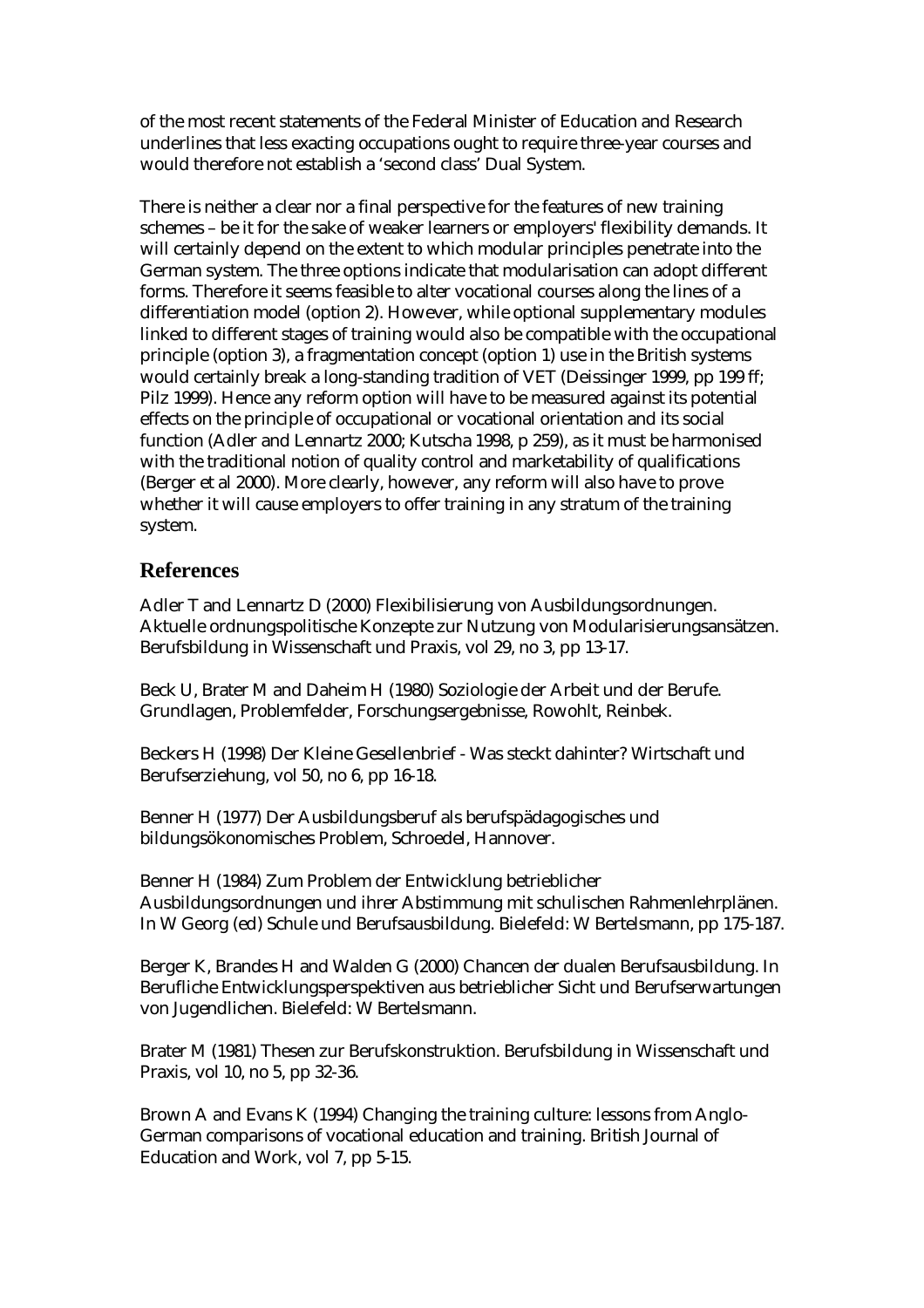Bundesministerium für Bildung und Forschung (2000). Berufsbildungsbericht 2000, BMBF, Bonn.

Bundesministerium für Bildung und Forschung (1999) Berufsbildungsbericht 1999, BMBF, Bonn.

Deissinger T (1994) The evolution of the modern vocational training systems in England and Germany: a comparative view. Journal of Comparative Education, vol 24, pp 17-36.

Deissinger T (1996) Germany's Vocational Training Act: its function as an instrument of quality control within a tradition-based vocational training system. Oxford Review of Education, vol 22, pp 317-336.

Deissinger T (1998) Beruflichkeit als 'organisierendes Prinzip' der deutschen Berufsausbildung, Eusl, Markt Schwaben.

Deissinger T (1999) Beruflichkeit als Zusammenhang. Ein Vergleich mit England. In K Harney and H E Tenorth (eds) Beruf und Berufsbildung. Situation, Reformperspektiven, Gestaltungsmöglichkeiten (40, Beiheft zur Zeitschrift für Pädagogik). Weinheim: Beltz, pp 189-207.

Deutscher Industrie-und Handelstag (ed) (1999) Leitlinien Ausbildungsreform. Wege zu einer modernen Beruflichkeit, DIHT, Bonn.

Euler D (1998) Modernisierung des dualen Systems - Problembereiche, Reformvorschläge, Konsens- und Dissenslinien, Bund-Länder-Kommission für Bildungsplanung und Forschungsförderung, Bonn.

Euler D (1999) Lernortkooperation in der beruflichen Bildung - Stand und Perspektiven aus Sicht wirtschaftspädagogischer Forschung. In K Harney and H E Tenorth (eds) Beruf und Berufsbildung. Situation, Reformperspektiven, Gestaltungsmöglichkeiten (40, Beiheft zur Zeitschrift für Pädagogik). Weinheim: Beltz, pp 249-272.

Greinert W D (1994) The German system of vocational training. History, Organization, Prospects. Baden-Baden: Nomos.

Harney K (1985) Der Beruf als Umwelt des Betriebs. Vergleichende, historische und systematische Aspekte einer Differenz. In Verbände der Lehrer an beruflichen Schulen (eds) Die Relevanz neuer Technologien für die Berufsausbildung. In Krefeld: Nordrhein-Westfalen, pp 118-130.

Hodgson A and Spours K (1997) Modularization and the 14-19 Qualifications System. In A Hodgson and K Spours (eds) Dearing and beyond. Qualifications, frameworks and systems. London: Kogan Page, pp 105-120.

Hyland T (1995) Behaviourism and the meaning of competence. In P Hodkinson and M Issitt (eds) The challenge of competence: professionalism through vocational education and training. London: Cassell, pp 44-57.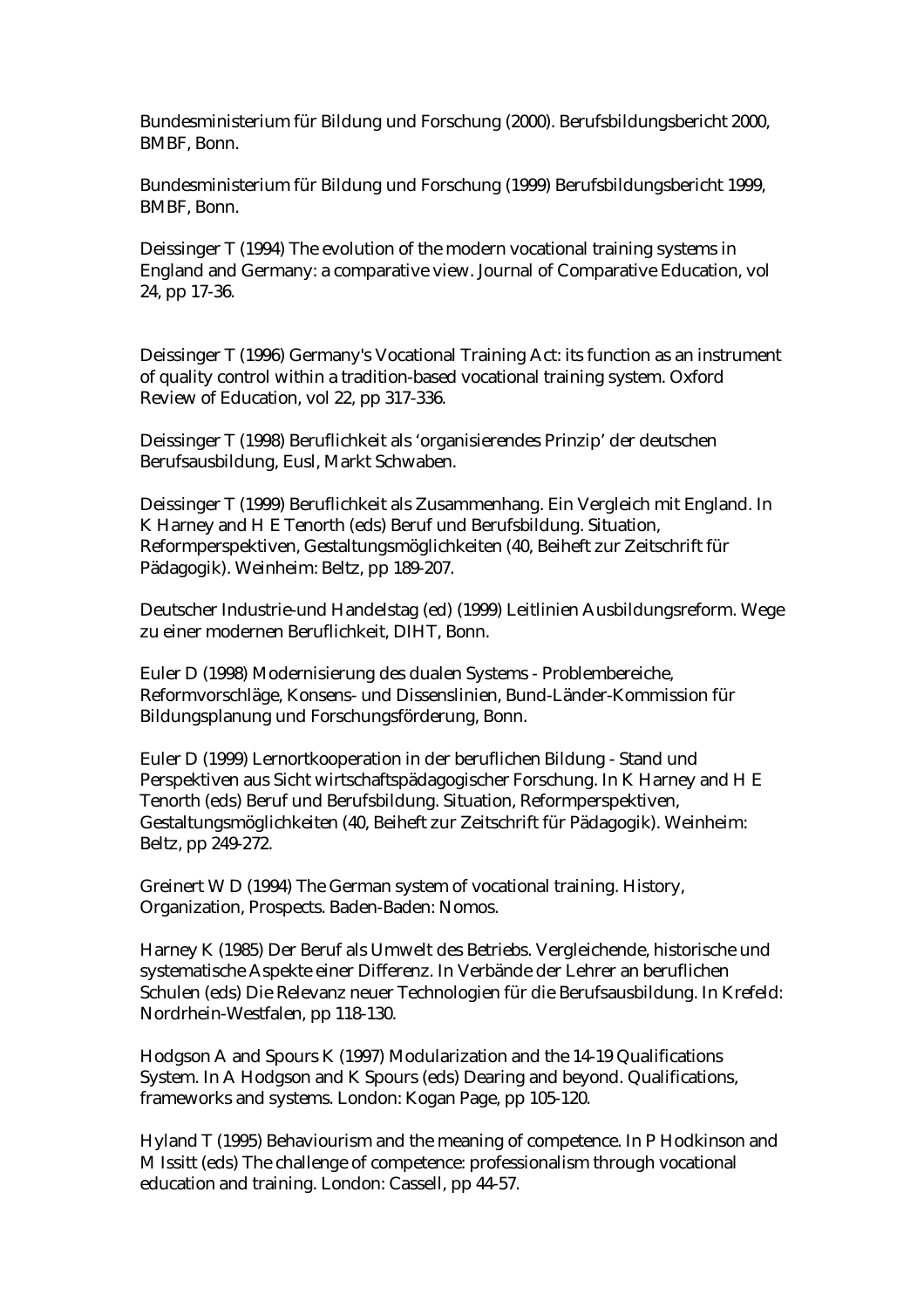Kloas P W (1997) Modularisierung in der beruflichen Bildung. Modebegriff, Streitthema oder konstruktiver Ansatz zur Lösung von Zukunftsproblemen? Bielefeld: W Bertelsmann.

Konietzka D and Lempert W (1998) Mythos und Realität der Krise der beruflichen Bildung. Der Stellenwert der Berufsausbildung in den Lebensverläufen verschiedener Geburtskohorten, Zeitschrift für Berufs- und Wirtschaftspädagogik, vol 94, pp 321-339.

Kuda E (1996) Steigerung der Attraktivität dualer Ausbildung durch, praxisorientierte Kurzausbildungsgänge?, Berufsbildung in Wissenschaft und Praxis, vol 25, no 1, pp 16-21.

Kutscha G (1992) Entberuflichung und Neue Beruflichkeit - Thesen und Aspekte zur Modernisierung der Berufsbildung und ihrer Theorie. Zeitschrift für Berufs- und Wirtschaftspädagogik, vol 88, pp 535-548.

Kutscha G (1998) Regulierte Pluralität - Entwicklungspfade aus der Sackgasse des Dualen Systems. Die berufsbildende Schule, vol 50, pp 256-260.

Maurice M (1993). The link between the firm and the educational system in vocational training: the cases of France, Germany, and Japan. In University of Laval and International Labour Office, Department of Industrial Relations (eds) Vocational training: international perspectives. Quebec: Laval, pp 43-69.

Muth W (1985) Die historische Entwicklung der Lehrabschlußprüfungen bei den Industrie- und Handelskammern. Wirtschaft und Berufserziehung, vol 37, pp 328- 336.

Pahl J-P and Rach G (1999) Zusatzqualifikationen - Wegbereiter zur Dynamisierung der Berufsbildung. Die berufsbildende Schule, vol 51, pp 356-361.

Pilz M (1999) Modulare Strukturen in der beruflichen Bildung - eine Alternative für Deutschland? Eine explorative Studie am Beispiel des schottischen Modulsystems, Eusl, Markt Schwaben.

Pütz H (1997) Modularisierung - das falsche Thema, ungenügend bearbeitet, zur ungeeigneten Zeit', in Modularisierung in der beruflichen Bildung. In P W Kloas (ed) Modebegriff, Streitthema oder konstruktiver Ansatz zur Lösung von Zukunftsproblemen? Bielefeld: W Bertelsmann, pp 63-75.

Raggatt P (1988) Quality control in the Dual System of West Germany. Oxford Review of Education, vol 14, pp 163-186.

Rosenkranz G (2000). Green Card oder Red Card. Der Spiegel, no 15 (4 April), p 78.

Ryan P (2001). Apprenticeship in Britain: tradition and innovation. In T Deissinger (ed) Berufliche Bildung als Orientierungs- und Anpassungsproblem. Analysen zur